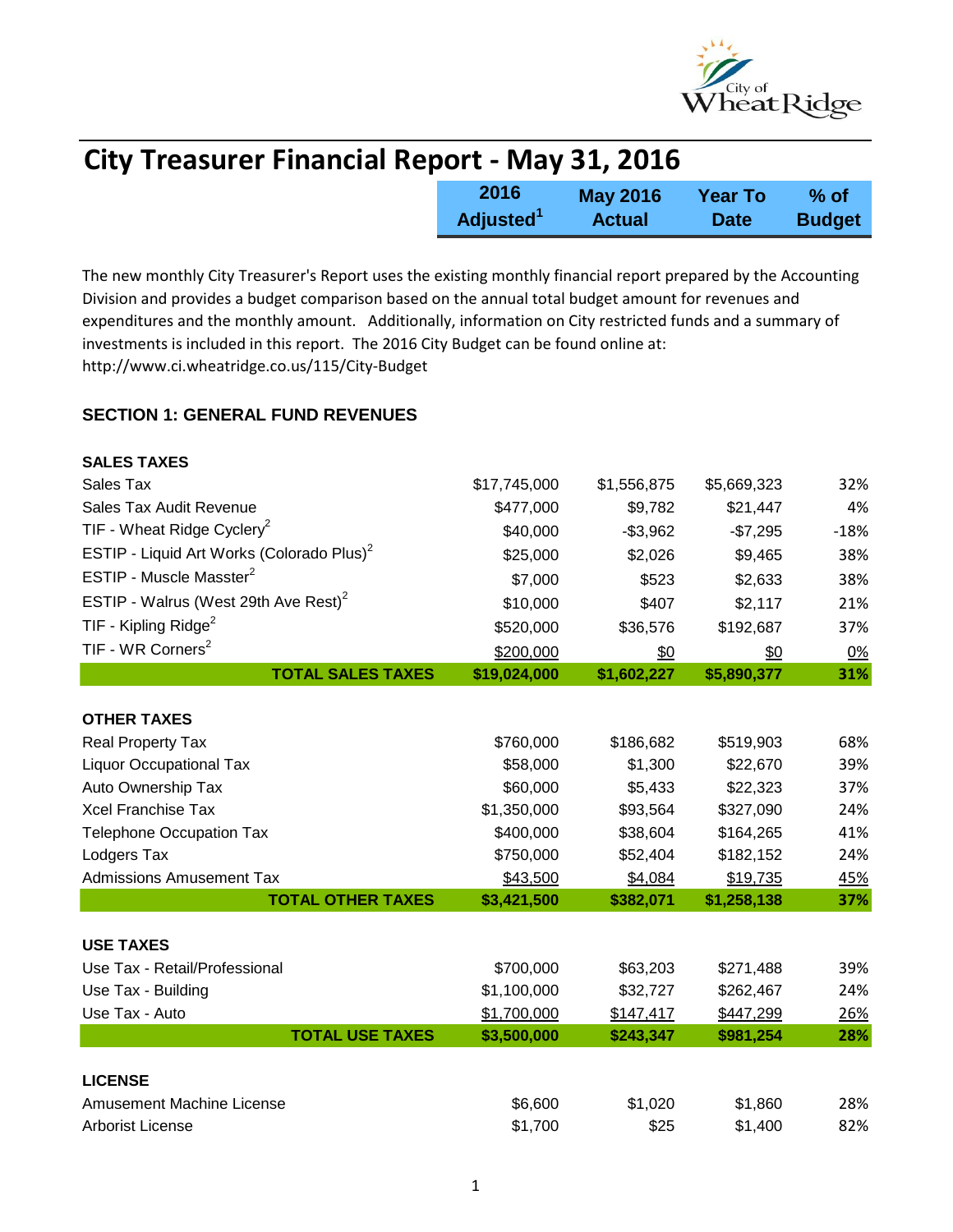

# **City Treasurer Financial Report - May 31, 2016**

|                                    | 2016                  | <b>May 2016</b> | <b>Year To</b> | % of          |
|------------------------------------|-----------------------|-----------------|----------------|---------------|
|                                    | Adjusted <sup>1</sup> | <b>Actual</b>   | <b>Date</b>    | <b>Budget</b> |
| <b>Contractors License</b>         | \$125,000             | \$11,250        | \$59,250       | 47%           |
| Liquor License Fee                 | \$18,000              | \$1,488         | \$5,499        | 31%           |
| <b>Building Permits</b>            | \$800,000             | \$28,442        | \$183,999      | 23%           |
| <b>Street Cut Permits</b>          | \$160,000             | \$19,189        | \$177,624      | 111%          |
| <b>Cable TV Permits</b>            | \$365,000             | \$0             | \$96,379       | 26%           |
| <b>Elevator Inspection Fees</b>    | \$28,000              | \$0             | \$27,830       | 99%           |
| Pawn Shop License Fees             | \$10,000              | \$0             | \$10,000       | 100%          |
| <b>Business License Fees</b>       | \$85,000              | \$3,000         | \$82,154       | 97%           |
| <b>TOTAL LICENSE</b>               | \$1,599,300           | \$64,414        | \$645,995      | 40%           |
| <b>INTERGOVERNMENTAL</b>           |                       |                 |                |               |
| Cigarette Tax                      | \$84,000              | \$5,818         | \$25,639       | 31%           |
| County Road and Bridge             | \$280,000             | \$0             | \$117,155      | 42%           |
| Arvada Ridge Redevelopment         | \$100,000             | \$0             | \$100,000      | 100%          |
| <b>Highway Users Tax</b>           | \$1,050,000           | \$89,168        | \$253,546      | 24%           |
| Motor Vehicle Registration         | \$119,000             | \$10,100        | \$40,194       | 34%           |
| Wheat Ridge Fire Radio             | \$31,500              | \$0             | \$17,725       | 56%           |
| E911 Reimbursements                | \$59,500              | \$0             | \$39,464       | 66%           |
| <b>EPA Brownfields Grant</b>       | \$79,000              | \$0             | \$24,750       | 31%           |
| Police - CATPA Auto Theft Grant    | \$84,500              | \$8,671         | \$22,285       | 26%           |
| Police - Seat Belt Safety Grant    | \$2,500               | \$0             | \$0            | 0%            |
| Police - Drug Overtime Grant       | \$20,000              | \$10,860        | \$10,860       | 54%           |
| Police - Bryne Grant               | \$11,454              | \$0             | \$0            | 0%            |
| Police - Child Safety Grant        | \$5,000               | \$0             | \$0            | 0%            |
| Police - Ballistic Vest Grant      | \$7,500               | \$0             | \$0            | 0%            |
| Police - LEAF Grant                | \$17,500              | \$0             | \$6,320        | 36%           |
| Police-HVIDE                       | \$11,500              | \$0             | \$2,024        | 18%           |
| Police-2016 Post Grant             | \$7,500               | \$0             | \$0            | 0%            |
| <b>TOTAL INTERGOVERNMENTAL</b>     | \$1,970,454           | \$124,617       | \$659,962      | 33%           |
| <b>SERVICES</b>                    |                       |                 |                |               |
| <b>Zoning Applications</b>         | \$42,400              | \$3,582         | \$10,183       | 24%           |
| <b>Planning Reimbursement Fees</b> | \$3,000               | \$0             | \$247          | 8%            |
| <b>Engineering Fees</b>            | \$14,000              | \$300           | \$25,841       | 185%          |
| Misc. Zoning Fees                  | \$1,000               | \$0             | \$101          | 10%           |
| Plan Review Fees                   | \$225,000             | \$15,443        | \$90,336       | 40%           |
| Pavilion/Park Rental Revenue       | \$25,500              | \$5,045         | \$17,670       | 69%           |
| <b>Athletics Revenue</b>           | \$119,430             | \$8,593         | \$47,501       | 40%           |
| <b>Active Adult Center Revenue</b> | \$202,600             | \$14,454        | \$71,112       | 35%           |
| <b>Parks Historic Facilities</b>   | \$21,500              | \$5,551         | \$9,162        | 43%           |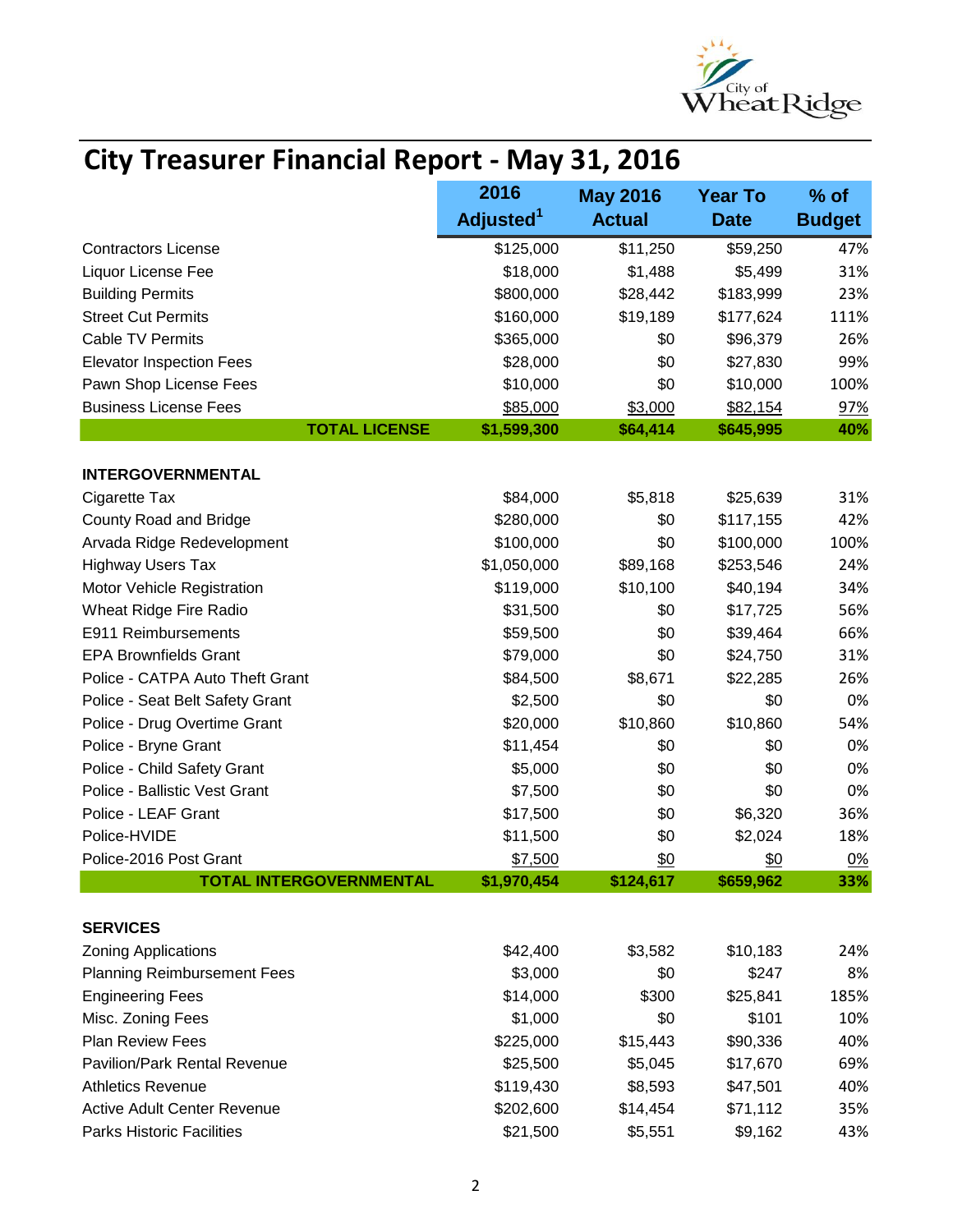

## **City Treasurer Financial Report - May 31, 2016**

|                                     | 2016                  | <b>May 2016</b> | <b>Year To</b> | $%$ of        |
|-------------------------------------|-----------------------|-----------------|----------------|---------------|
|                                     | Adjusted <sup>1</sup> | <b>Actual</b>   | <b>Date</b>    | <b>Budget</b> |
| Gen. Prog. Revenue                  | \$166,510             | \$4,408         | \$81,767       | 49%           |
| Anderson Building Revenue           | \$11,000              | \$1,550         | \$5,760        | 52%           |
| <b>Outdoor Swimming Fees</b>        | \$146,100             | \$2,414         | \$2,814        | 2%            |
| Retail Marijuana Fees               | \$130,000             | \$11,375        | \$66,525       | 51%           |
| Police Report Fees                  | \$15,000              | \$908           | \$5,459        | 36%           |
| Pawn Shop Ticket Fees               | \$20,000              | \$1,931         | \$7,807        | 39%           |
| Sex Offender Registration           | \$7,000               | \$425           | \$3,485        | 50%           |
| <b>Police Drug Destruction Fees</b> | \$200                 | \$10            | \$70           | 35%           |
| Police Fees                         | \$5,000               | \$390           | \$2,003        | 40%           |
| Police Duty Reimbursement           | \$20,000              | \$0             | \$3,140        | <u>16%</u>    |
| <b>TOTAL SERVICES</b>               | \$1,175,240           | \$76,379        | \$450,983      | 38%           |
|                                     |                       |                 |                |               |
| <b>FINES &amp; FORFEITURES</b>      |                       |                 |                |               |
| <b>Municipal Court Fines</b>        | \$110,000             | \$8,170         | \$46,552       | 42%           |
| <b>Nuisance Violations Fees</b>     | \$50,000              | \$997           | \$9,229        | 18%           |
| <b>Handicap Parking Fees</b>        | \$750                 | \$0             | \$225          | 30%           |
| <b>Traffic</b>                      | \$425,000             | \$49,638        | \$213,100      | 50%           |
| General                             | \$60,000              | \$4,142         | \$19,393       | 32%           |
| Other                               | \$18,000              | \$490           | \$3,756        | 21%           |
| Parking                             | \$7,000               | \$385           | \$1,775        | 25%           |
| No Proof of Insurance               | \$15,000              | \$1,210         | \$7,328        | 49%           |
| <b>TOTAL FINE &amp; FORFEITURES</b> | \$685,750             | \$65,032        | \$301,358      | 44%           |
|                                     |                       |                 |                |               |
| <b>INTEREST</b>                     |                       |                 |                |               |
| <b>Interest Earnings</b>            | \$50,000              | \$3,356         | \$15,012       | 30%           |
| <b>TOTAL INTEREST</b>               | \$50,000              | \$3,356         | \$15,012       | 30%           |
|                                     |                       |                 |                |               |
| <b>OTHER</b>                        |                       |                 |                |               |
| Cable Peg Fees                      | \$38,000              | \$0             | \$9,633        | 25%           |
| Xcel Solar Garden Credits           | \$50,000              | \$4,563         | \$18,894       | 38%           |
| Miscellaneous Income                | \$485,000             | \$28,939        | \$126,236      | 26%           |
| <b>TOTAL OTHER</b>                  | \$573,000             | \$33,502        | \$154,763      | 27%           |
|                                     |                       |                 |                |               |
| <b>Total General Fund</b>           | \$31,999,244          | \$2,594,945     | \$10,357,842   | 32%           |
|                                     |                       |                 |                |               |
| <b>Fund Balance Carryover</b>       | \$8,271,981           | \$0             | \$8,951,966    |               |
|                                     |                       |                 |                |               |
| <b>Total Funds Available</b>        | \$40,271,225          | \$2,594,945     | \$19,309,808   |               |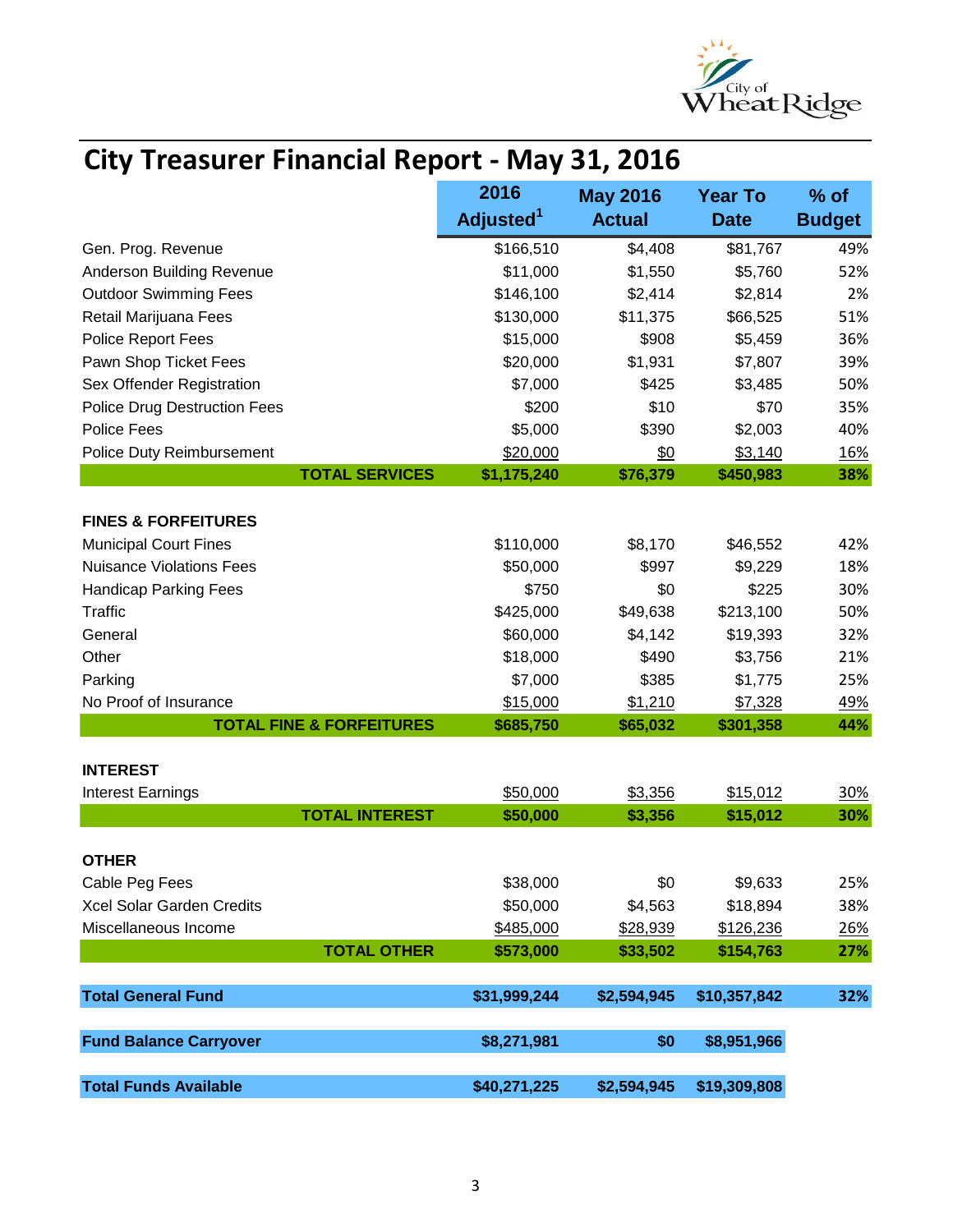

| <b>City Treasurer Financial Report - May 31, 2016</b> |                               |                                  |                               |                         |
|-------------------------------------------------------|-------------------------------|----------------------------------|-------------------------------|-------------------------|
|                                                       | 2016<br>Adjusted <sup>1</sup> | <b>May 2016</b><br><b>Actual</b> | <b>Year To</b><br><b>Date</b> | $%$ of<br><b>Budget</b> |
| <b>SECTION 2: GENERAL FUND EXPENDITURES</b>           |                               |                                  |                               |                         |
| Legislative                                           |                               |                                  |                               |                         |
| Legislative Services                                  | \$440,315                     | \$12,398                         | \$278,930                     | 63%                     |
| <b>Total</b>                                          | \$440,315                     | \$12,398                         | \$278,930                     | 63%                     |
| <b>City Manager's Office</b>                          |                               |                                  |                               |                         |
| <b>City Manager</b>                                   | \$296,028                     | \$16,966                         | \$108,768                     | 37%                     |
| <b>Economic Development</b>                           | \$1,760,378                   | \$112,429                        | \$730,995                     | <u>42%</u>              |
| <b>Total</b>                                          | \$2,056,406                   | \$129,395                        | \$839,763                     | 41%                     |
| <b>City Attorney</b>                                  |                               |                                  |                               |                         |
| <b>City Attorney</b>                                  | \$298,000                     | \$21,969                         | \$101,934                     | 34%                     |
| <b>Total</b>                                          | \$298,000                     | \$21,969                         | \$101,934                     | 34%                     |
| <b>City Clerk's Office</b>                            |                               |                                  |                               |                         |
| <b>City Clerk</b>                                     | \$156,199                     | \$7,944                          | \$49,339                      | 32%                     |
| <b>Total</b>                                          | \$156,199                     | \$7,944                          | \$49,339                      | 32%                     |
| <b>City Treasurer</b>                                 |                               |                                  |                               |                         |
| <b>City Treasurer</b>                                 | \$43,278                      | \$2,421                          | \$13,590                      | 31%                     |
| <b>Total</b>                                          | \$43,278                      | \$2,421                          | \$13,590                      | 31%                     |
| <b>Central Charges</b>                                |                               |                                  |                               |                         |
| <b>Central Charges</b>                                | \$3,182,356                   | \$182,885                        | \$1,520,204                   | 48%                     |
| <b>Total</b>                                          | \$3,182,356                   | \$182,885                        | \$1,520,204                   | 48%                     |
| <b>Municipal Court</b>                                |                               |                                  |                               |                         |
| <b>Municipal Court</b>                                | \$877,333                     | \$60,629                         | \$309,873                     | 35%                     |
| <b>Total</b>                                          | \$877,333                     | \$60,629                         | \$309,873                     | 35%                     |
| <b>Administrative Services</b>                        |                               |                                  |                               |                         |
| Administration                                        | \$366,636                     | \$26,325                         | \$138,950                     | 38%                     |
| <b>Public Information</b>                             | \$314,656                     | \$10,000                         | \$101,234                     | 32%                     |
| Finance                                               | \$302,449                     | \$16,672                         | \$96,280                      | 32%                     |
| <b>Human Resources</b>                                | \$560,775                     | \$39,104                         | \$196,033                     | 35%                     |
| Sales Tax                                             | \$317,416                     | \$17,153                         | \$87,081                      | 27%                     |
| <b>Purchasing and Contracting</b>                     | \$123,176                     | \$8,682                          | \$40,289                      | 33%                     |
| <b>Information Technology</b>                         | \$1,629,167                   | \$81,954                         | \$637,696                     | 39%                     |
| <b>Total</b>                                          | \$3,614,275                   | \$199,890                        | \$1,297,563                   | 36%                     |
| <b>Community Development</b>                          |                               |                                  |                               |                         |
| Administration                                        | \$216,267                     | \$17,432                         | \$82,524                      | 38%                     |
| Planning                                              | \$246,895                     | \$16,203                         | \$87,309                      | 35%                     |
| <b>Building</b>                                       | \$521,605                     | \$54,742                         | \$207,539                     | 40%                     |
| Long Range Planning                                   | \$225,736                     | \$16,458                         | \$113,923                     | 50%                     |
| <b>Total</b>                                          | \$1,210,503                   | \$104,835                        | \$491,295                     | 41%                     |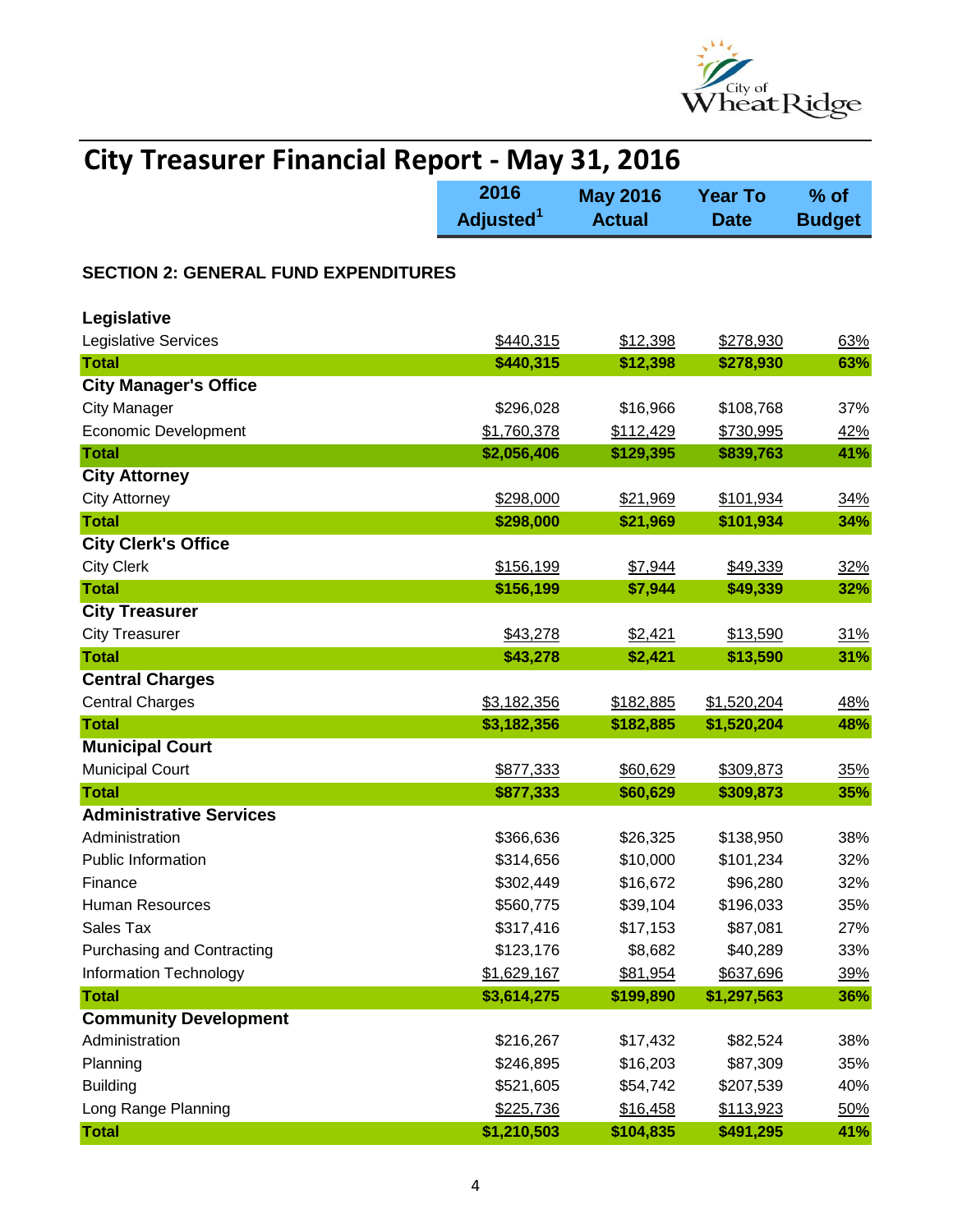

## **City Treasurer Financial Report - May 31, 2016**

|                                                   | 2016<br>Adjusted <sup>1</sup> | <b>May 2016</b><br><b>Actual</b> | <b>Year To</b><br><b>Date</b> | $%$ of<br><b>Budget</b> |
|---------------------------------------------------|-------------------------------|----------------------------------|-------------------------------|-------------------------|
| <b>Police</b>                                     |                               |                                  |                               |                         |
| Administration                                    | \$864,206                     | \$59,656                         | \$319,915                     | 37%                     |
| Grants                                            | \$129,072                     | \$9,226                          | \$50,611                      | 39%                     |
| <b>Community Services Team</b>                    | \$407,860                     | \$26,113                         | \$175,057                     | 43%                     |
| <b>Communications Center</b>                      | \$924,709                     | \$102,868                        | \$314,075                     | 34%                     |
| <b>Crime Prevention Team</b>                      | \$237,644                     | \$19,954                         | \$96,796                      | 41%                     |
| Records Team                                      | \$358,915                     | \$26,072                         | \$134,952                     | 38%                     |
| <b>Training and Accreditation</b>                 | \$301,479                     | \$19,426                         | \$97,046                      | 32%                     |
| Patrol                                            | \$4,058,146                   | \$350,639                        | \$1,729,005                   | 43%                     |
| <b>Investigations Bureau</b>                      | \$2,221,217                   | \$141,021                        | \$777,839                     | 35%                     |
| Crime & Traffic Team                              | \$440,285                     | \$36,375                         | \$155,066                     | 35%                     |
| <b>Total</b>                                      | \$9,943,533                   | \$791,350                        | \$3,850,362                   | 39%                     |
| <b>Public Works</b>                               |                               |                                  |                               |                         |
| Administration                                    | \$146,869                     | \$11,436                         | \$58,050                      | 40%                     |
| Engineering                                       | \$1,092,226                   | \$89,492                         | \$433,552                     | 40%                     |
| Operations                                        | \$3,573,839                   | \$288,576                        | \$1,131,247                   | 32%                     |
| <b>Total</b>                                      | \$4,812,934                   | \$389,504                        | \$1,622,849                   | 34%                     |
| <b>Parks and Recreation</b>                       |                               |                                  |                               |                         |
| Administration                                    | \$246,969                     | \$20,270                         | \$96,069                      | 39%                     |
| Recreation                                        | \$213,364                     | \$14,355                         | \$78,751                      | 37%                     |
| Parks Maintenance                                 | \$1,481,461                   | \$73,764                         | \$335,275                     | 23%                     |
| Forestry                                          | \$440,183                     | \$25,287                         | \$86,020                      | 20%                     |
| <b>Natural Resources</b>                          | \$317,021                     | \$22,970                         | \$78,431                      | 25%                     |
| Anderson Building                                 | \$42,900                      | \$1,896                          | \$10,197                      | 24%                     |
| <b>Athletics</b>                                  | \$192,379                     | \$11,376                         | \$62,377                      | 32%                     |
| <b>General Programs</b>                           | \$290,617                     | \$18,142                         | \$73,363                      | 25%                     |
| <b>Outdoor Pool</b>                               | \$389,928                     | \$8,917                          | \$11,855                      | 3%                      |
| <b>Active Adult Center</b>                        | \$580,758                     | \$31,455                         | \$184,449                     | 32%                     |
| <b>Historic Buildings</b>                         | \$92,796                      | \$7,763                          | \$32,814                      | 35%                     |
| <b>Facility Maintenance</b>                       | \$462,539                     | \$28,871                         | \$126,603                     | 27%                     |
| <b>Total</b>                                      | \$4,750,915                   | \$265,066                        | \$1,176,204                   | 25%                     |
|                                                   |                               |                                  |                               |                         |
| <b>Total General Fund</b>                         | \$31,386,047                  | \$2,168,286                      | \$11,551,906                  | 37%                     |
| <b>Transfers to Special Revenue Funds</b>         | \$3,065,785                   | \$0                              | \$890,785                     |                         |
| <b>Total General Fund With Transfers</b>          | \$34,451,832                  | \$2,168,286                      | \$12,442,691                  |                         |
| <b>Excess of revenues over/under expenditures</b> | \$2,452,588                   | $-$426,659$                      | \$2,084,850                   |                         |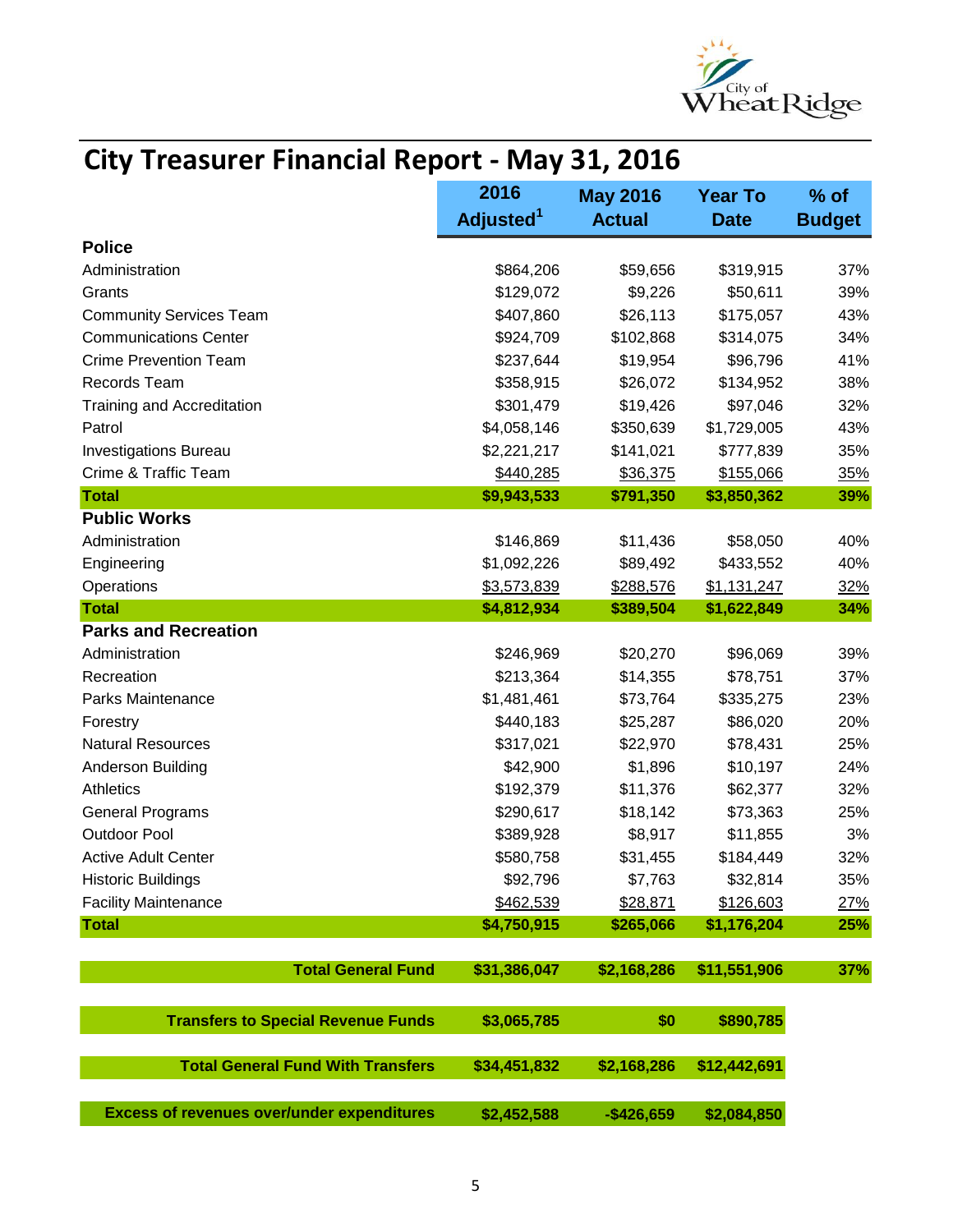

| <b>City Treasurer Financial Report - May 31, 2016</b>                                            |                               |                                  |                               |                         |  |
|--------------------------------------------------------------------------------------------------|-------------------------------|----------------------------------|-------------------------------|-------------------------|--|
|                                                                                                  | 2016<br>Adjusted <sup>1</sup> | <b>May 2016</b><br><b>Actual</b> | <b>Year To</b><br><b>Date</b> | $%$ of<br><b>Budget</b> |  |
| <b>SECTION 3: RESTRICTED FUNDS</b>                                                               |                               |                                  |                               |                         |  |
| <b>Fund Balance Ending</b>                                                                       | \$5,819,393                   |                                  | \$6,867,117                   |                         |  |
| <b>Reserved for Emergencies<sup>3</sup></b>                                                      | \$1,078,000                   | \$1,078,000                      | \$1,078,000                   |                         |  |
| Reserved for Channel 8 <sup>4</sup>                                                              | \$202,496                     | \$202,496                        | \$202,496                     |                         |  |
| <b>Unrestricted Fund Balance</b>                                                                 | \$4,538,897                   |                                  | \$5,586,621                   |                         |  |
| <b>Unrestricted Fund Balance</b>                                                                 | 14.5%                         |                                  |                               |                         |  |
| <b>SECTION 4: SPECIAL REVENUE FUNDS EXPENDITURES</b><br><b>Capital Improvement Program (CIP)</b> |                               |                                  |                               |                         |  |
| Expenditures                                                                                     | \$8,324,587                   | \$292,227                        | \$732,677                     |                         |  |
| <b>TOTAL EXPENDITURES</b><br><b>Public Art Fund</b><br>Expenditures                              | \$8,324,587<br>\$0            | \$292,227<br>\$0                 | \$732,677<br>\$0              | 9%                      |  |
| <b>TOTAL EXPENDITURES</b>                                                                        | \$0                           | \$0                              | \$0                           |                         |  |
| <b>Police Investigation Fund</b><br>Expenditures                                                 | \$48,536                      | \$34,989                         | \$34,989                      |                         |  |
| <b>TOTAL EXPENDITURES</b>                                                                        | \$48,536                      | \$34,989                         | \$34,989                      |                         |  |
| <b>Open Space Fund</b><br>Expenditures                                                           | \$2,456,202                   | \$99,059                         | \$315,620                     |                         |  |
| <b>TOTAL EXPENDITURES</b>                                                                        | \$2,456,202                   | \$99,059                         | \$315,620                     | 13%                     |  |
| <b>Municipal Court</b><br>Expenditures                                                           | \$29,000                      | \$0                              | \$4,698                       |                         |  |
| <b>TOTAL EXPENDITURES</b>                                                                        | \$29,000                      | \$0                              | \$4,698                       | 16%                     |  |
| <b>Conservation Trust</b><br>Expenditures<br><b>TOTAL EXPENDITURES</b>                           | \$585,035<br>\$585,035        | \$10,521<br>\$10,521             | \$82,110<br>\$82,110          |                         |  |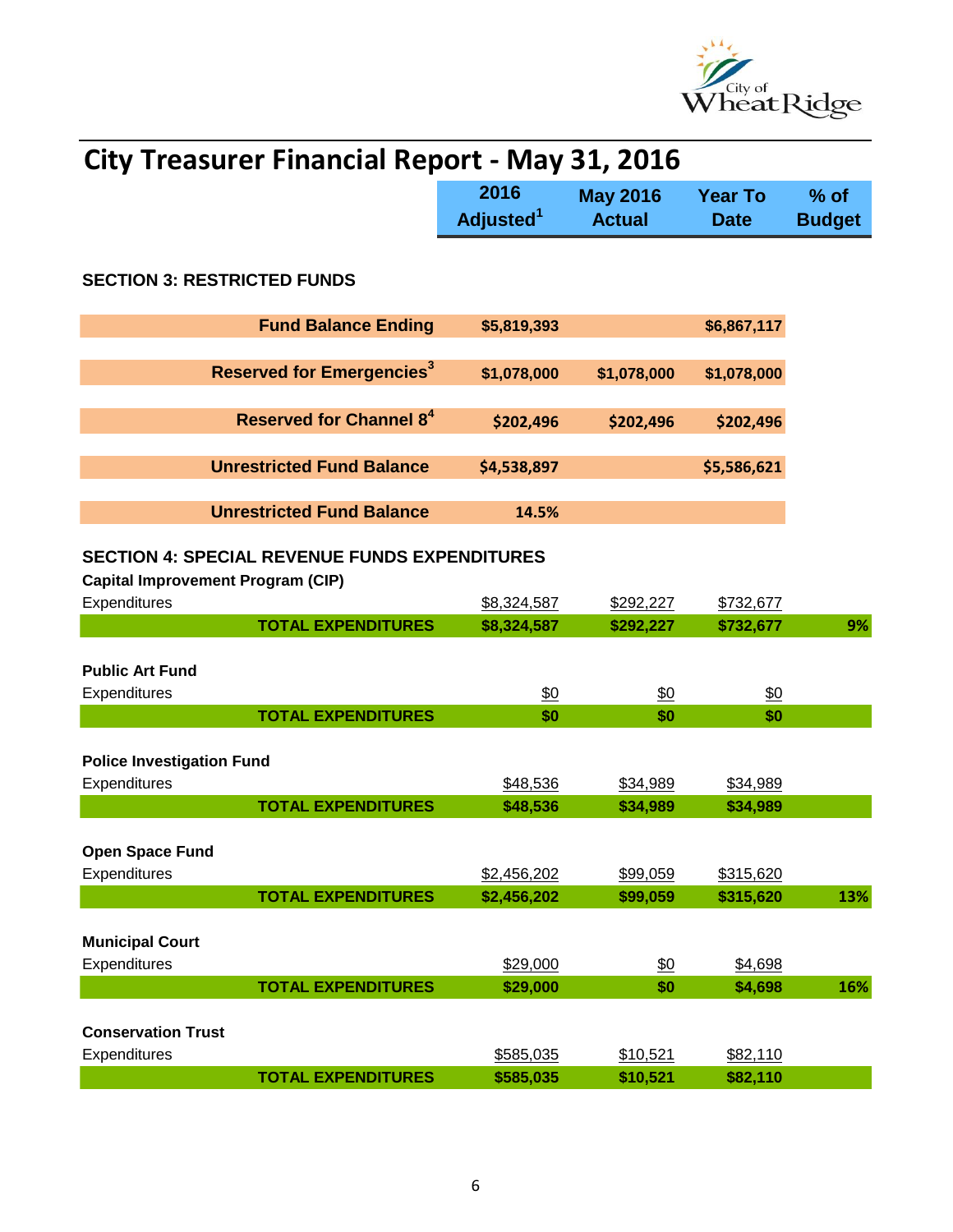

| <b>City Treasurer Financial Report - May 31, 2016</b>     |                           |                               |                                  |                               |                         |
|-----------------------------------------------------------|---------------------------|-------------------------------|----------------------------------|-------------------------------|-------------------------|
|                                                           |                           | 2016<br>Adjusted <sup>1</sup> | <b>May 2016</b><br><b>Actual</b> | <b>Year To</b><br><b>Date</b> | $%$ of<br><b>Budget</b> |
|                                                           |                           |                               |                                  |                               |                         |
| <b>Capital Equipment Replacement Fund</b><br>Expenditures |                           | \$432,509                     | \$9,518                          | \$21,574                      |                         |
|                                                           | <b>TOTAL EXPENDITURES</b> | \$432,509                     | \$9,518                          | \$21,574                      | 5%                      |
|                                                           |                           |                               |                                  |                               |                         |
| <b>Crime Prevention/Code Enforcement Fund</b>             |                           |                               |                                  |                               |                         |
| Expenditures                                              |                           | \$408,016                     | \$33,055                         | \$155,717                     |                         |
|                                                           | <b>TOTAL EXPENDITURES</b> | \$408,016                     | \$33,055                         | \$155,717                     | 38%                     |
|                                                           |                           |                               |                                  |                               |                         |
| <b>Recreation Center</b>                                  |                           | \$2,382,401                   |                                  |                               |                         |
| Expenditures                                              | <b>TOTAL EXPENDITURES</b> | \$2,382,401                   | \$175,649<br>\$175,649           | \$857,759<br>\$857,759        | 36%                     |
|                                                           |                           |                               |                                  |                               |                         |
| <b>SECTION 5: SPECIAL REVENUE FUNDS REVENUES</b>          |                           |                               |                                  |                               |                         |
|                                                           |                           |                               |                                  |                               |                         |
| <b>Capital Improvement Program (CIP)</b><br>Revenues      |                           |                               |                                  |                               |                         |
|                                                           | <b>TOTAL REVENUES</b>     | \$6,073,345<br>\$6,073,345    | \$31,972<br>\$31,972             | \$2,507,507<br>\$2,507,507    | 41%                     |
|                                                           |                           |                               |                                  |                               |                         |
| <b>Public Art Fund</b>                                    |                           |                               |                                  |                               |                         |
| Revenues                                                  |                           | \$96,340                      | \$243                            | \$77,633                      |                         |
|                                                           | <b>TOTAL REVENUES</b>     | \$96,340                      | \$243                            | \$77,633                      | 81%                     |
|                                                           |                           |                               |                                  |                               |                         |
| <b>Police Investigation Fund</b>                          |                           |                               |                                  |                               |                         |
| Revenues                                                  |                           | \$68,216                      | \$0                              | \$92,863                      |                         |
|                                                           | <b>TOTAL REVENUES</b>     | \$68,216                      | \$0                              | \$92,863                      | 136%                    |
|                                                           |                           |                               |                                  |                               |                         |
| <b>Open Space Fund</b>                                    |                           |                               |                                  |                               |                         |
| Revenues                                                  | <b>TOTAL REVENUES</b>     | \$1,717,239                   | \$144,598                        | \$1,592,925                   |                         |
|                                                           |                           | \$1,717,239                   | \$144,598                        | \$1,592,925                   | 93%                     |
| <b>Municipal Court</b>                                    |                           |                               |                                  |                               |                         |
| Revenues                                                  |                           | \$107,622                     | \$1,707                          | \$93,413                      |                         |
|                                                           | <b>TOTAL REVENUES</b>     | \$107,622                     | \$1,707                          | \$93,413                      | 87%                     |
|                                                           |                           |                               |                                  |                               |                         |
| <b>Conservation Trust</b>                                 |                           |                               |                                  |                               |                         |
| Revenues                                                  |                           | \$515,878                     | \$40                             | \$525,788                     |                         |
|                                                           | <b>TOTAL REVENUES</b>     | \$515,878                     | \$40                             | \$525,788                     | 102%                    |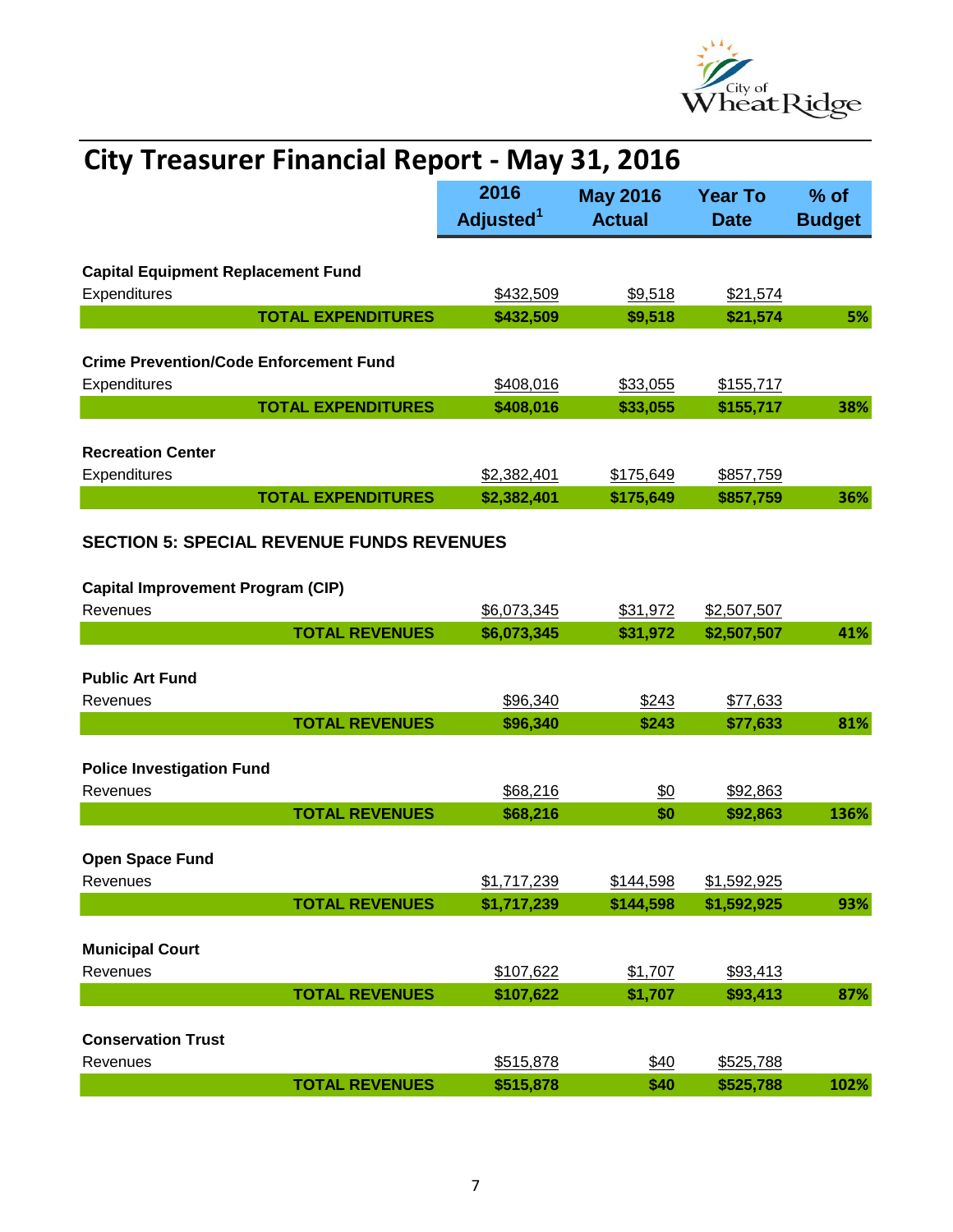

| <b>City Treasurer Financial Report - May 31, 2016</b>                          |                               |                                  |                               |                       |
|--------------------------------------------------------------------------------|-------------------------------|----------------------------------|-------------------------------|-----------------------|
|                                                                                | 2016<br>Adjusted <sup>1</sup> | <b>May 2016</b><br><b>Actual</b> | <b>Year To</b><br><b>Date</b> | % of<br><b>Budget</b> |
| <b>Capital Equipment Replacement Fund</b><br>Revenues                          | \$563,121                     | \$18                             | \$496,451                     |                       |
| <b>TOTAL REVENUES</b>                                                          | \$563,121                     | \$18                             | \$496,451                     | 88%                   |
| <b>Crime Prevention/Code Enforcement Fund</b><br>Revenues                      | \$616,859                     | \$37,029                         | \$529,871                     |                       |
| <b>TOTAL REVENUES</b>                                                          | \$616,859                     | \$37,029                         | \$529,871                     | 86%                   |
| <b>Recreation Center</b><br>Revenues<br><b>TOTAL REVENUES</b>                  | \$2,973,411<br>\$2,973,411    | \$184,736<br>\$184,736           | \$1,863,009<br>\$1,863,009    | 63%                   |
| <b>SECTION 6: OVERALL SUMMARY</b>                                              |                               |                                  |                               |                       |
| <b>TOTAL GENERAL FUND REVENUES</b>                                             | \$40,271,225                  | \$2,594,945                      | \$19,309,808                  | 48%                   |
| <b>TOTAL GENERAL FUND EXPENDITURES</b>                                         | \$34,451,832                  | \$2,168,286                      | \$12,442,691                  | 36%                   |
| <b>TOTAL CAPITAL FUNDS REVENUES</b><br><b>TOTAL CAPITAL FUNDS EXPENDITURES</b> | \$6,073,345<br>\$8,324,587    | \$31,972<br>\$292,227            | \$2,507,507<br>\$732,677      | 41%<br>9%             |
| <b>TOTAL SPECIAL REVENUE FUNDS REVENUES</b>                                    | \$6,658,686                   | \$368,371                        | \$5,271,953                   | 79%                   |
| TOTAL SPECIAL REVENUE FUNDS EXPENDITURES                                       | \$14,666,286                  | \$655,018                        | \$2,205,144                   | 15%                   |
|                                                                                |                               |                                  |                               |                       |
| <b>GRAND TOTAL REVENUES</b>                                                    | \$53,003,256                  | \$2,995,288                      | \$27,089,268                  | 51%                   |
| <b>GRAND TOTAL EXPENDITURES</b>                                                | \$57,442,705                  | \$3,115,531                      | \$15,380,512                  | 27%                   |
| <b>SECTION 7: INVESTMENT SUMMARY</b>                                           |                               |                                  |                               |                       |
| <b>TOTAL INVESTED FUNDS</b>                                                    |                               | \$5,676,489                      |                               |                       |
| <b>TOTAL CASH</b>                                                              |                               | \$6,814,544                      |                               |                       |
| <b>OVERALL TOTAL FUNDS</b>                                                     |                               | \$12,491,033                     |                               |                       |

### **Notes:**

<sup>1</sup>The Adjusted budget is the annual budget approved by City Council, including any amendments, carryovers from the prior fiscal year, and mid-year supplemental budget appropriations.